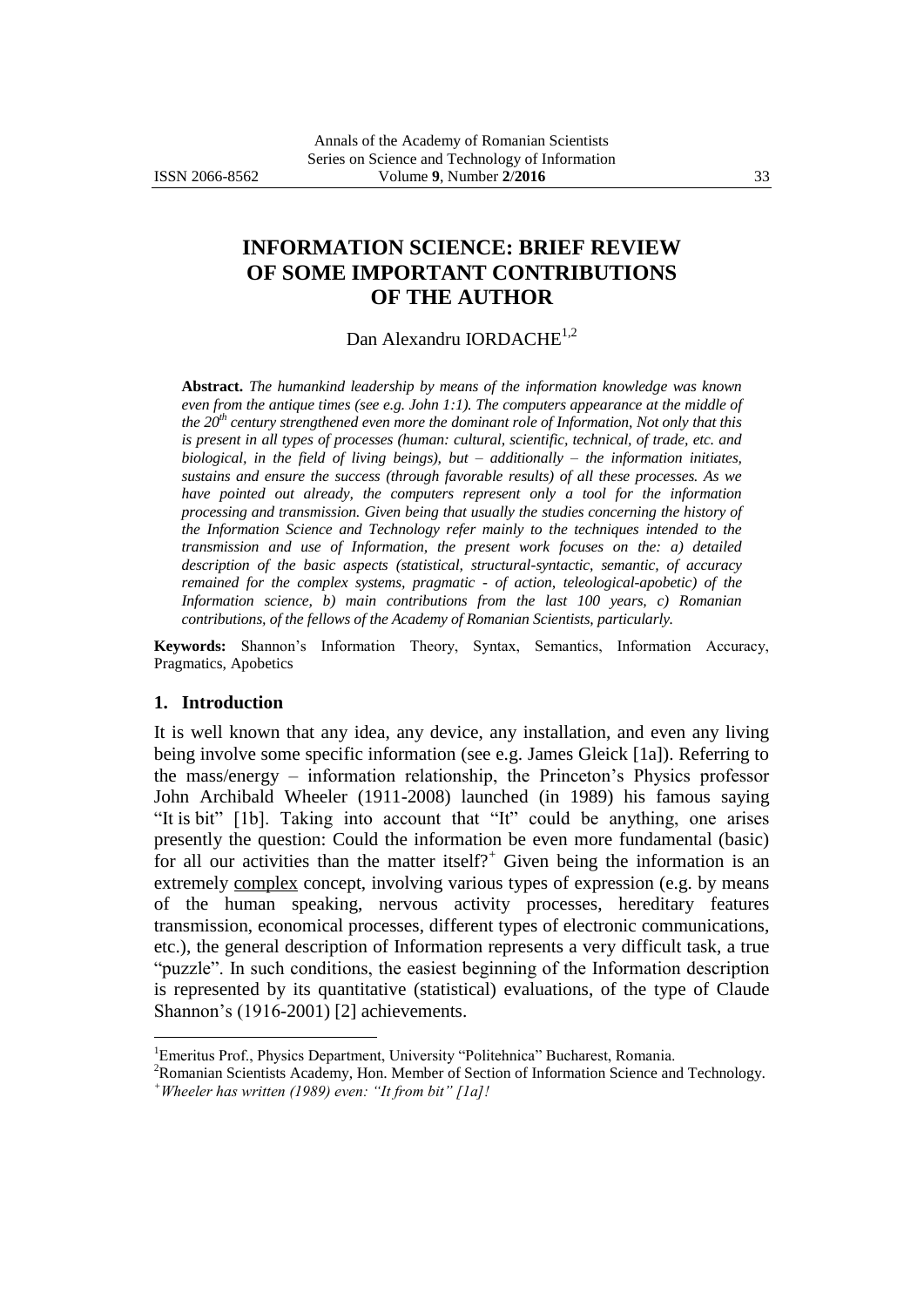As it concerns the qualitative features of information, excepting its accuracy left by the studied problem complexity, all other qualitative information aspects (syntax, semantics, pragmatics and apobetics<sup>1</sup>) were considered and thoroughly studied by Werner Gitt's synthesis  $[3]^2$ . Unlike the usual monographs intended to the history of the Information Science and Technology (see e.g. [4], for the Romanian specialty literature), the present study will focus on the Information aspects (see above) and not on its domains (fields), on the used devices for its obtainment, etc.

## **2. Scientific Studies concerning the Statistical, Syntactic, "Anti" (destroyer of) Syntax, Accuracy left by Complexity and Pragmatic Aspects of Information prior the Shannon's communication ("information") theory [2a]**

Taking into account the huge number of the scientific information applications (and its tremendous growth rate<sup>3</sup>), even prior to the Shannon's communication theory [2a] printing, it is absolutely necessary to select the most representative works corresponding to the main information features (aspects).

#### **2.1. Statistical description of information**

It seems that the notion of "information amount" was introduced by the American researcher Ralf Vinton Lyon Hartley [5]. Among the first Romanian contributions to the statistical aspect of the language (and information, implicitly), we have to mention the Dimitrie Macrea's work [6].

## **2.2. Syntactic aspects and "Anti-" (destroyers) of Syntax works**

Since the qualitative (the syntactic and semantic, mainly) features of Information cannot be overlooked, the British scientist Rudolf Carnap (1891-1970) considered [7] between 1935 and 1938 these aspects, corresponding to the language. Besides the human languages, there are also some systems of sounds which can transmit information, as: a) the birds sounds, that can communicate even certain structured (by means of some specific syntax and semantics, as for the China titmouse, see the findings of certain Swedish, Japanese and Swiss [14a] researchers) information, b) the music, which can transmit even (by means of its structure) some feelings [14b], [14c].

 $\overline{a}$ 

<sup>&</sup>lt;sup>1</sup>Apobetics = denomination introduced by W. Gitt [3] for the information aspect corresponding to the Greek word "apobeinon" (= result; success, conclusion).

<sup>&</sup>lt;sup>2</sup>According to W. Gitt: "no science, apart from the communication technology, should limit itself to just the Claude Shannon"s statistical level of information", adding also: "Several authors repeatedly pointed out that Shannon"s definition of information encompasses only a very minor aspect of information" [3], p. 50.

<sup>&</sup>lt;sup>3</sup>According to [3], p. 161: "At present, the total volume of knowledge is doubled every seven years. For electrical technology, this period is five years, and it is even less in the case of information technology. … It becomes very difficult, and sometimes impossible, to find relevant information in the present knowledge explosion".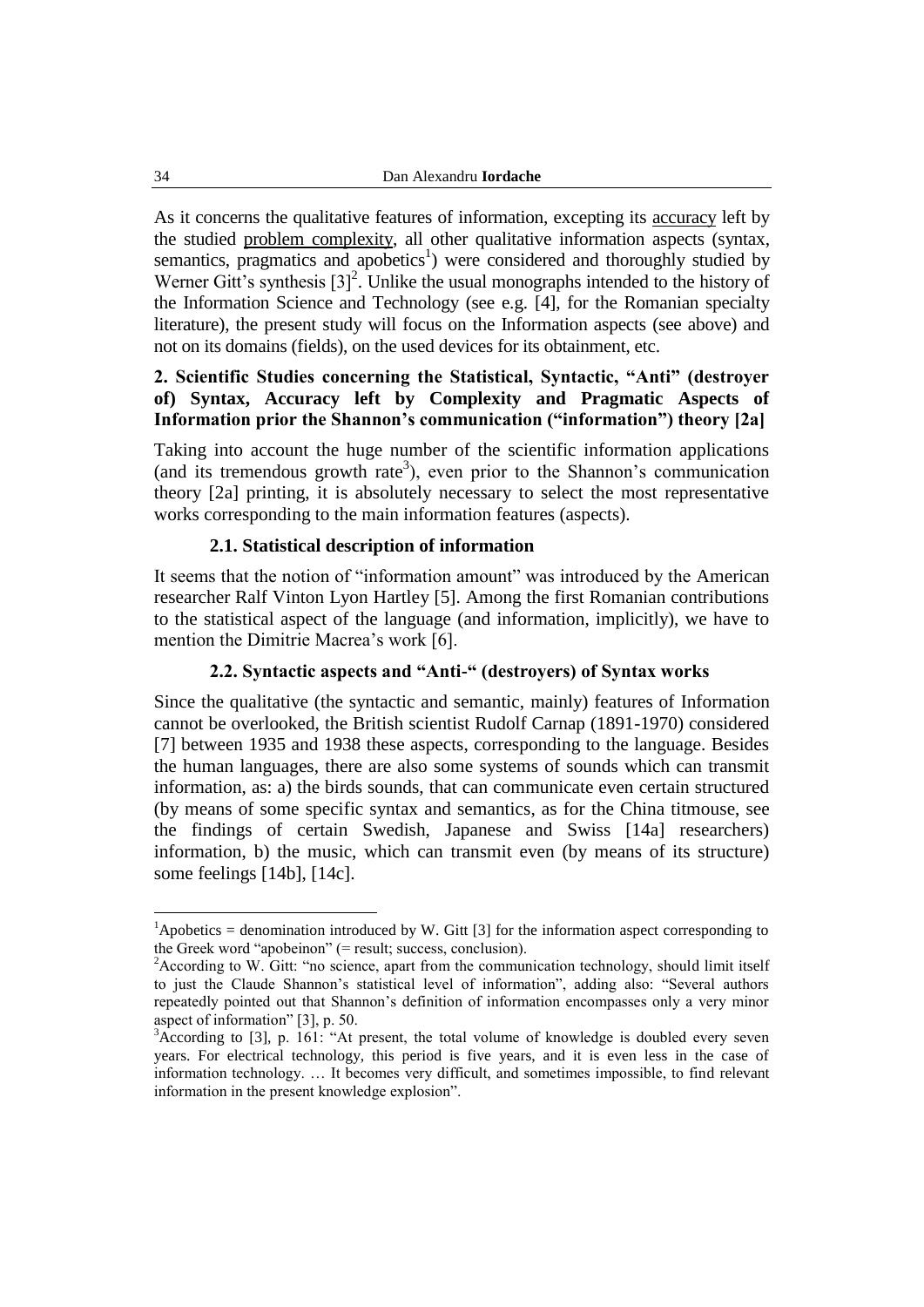We have to mention also that the British mathematical physicist Douglas Rayner Hartree (1897-1958) has introduced – by means of the work  $[8a]$  – the so-called system of "atomic" units, inside whom all physical quantities have the same dimension  $(1)^1$ .

This units system has the: (i) advantage of a great simplification of the physical relations corresponding to highly complex systems (as that of electrons inside solid bodies), paving also the way to some computer languages (as Fortran  $\equiv$ Formula Translations), but also the: (ii) strong disadvantage to impede (hinder) the check of the correctness of physical relations by means of the comparison of the physical dimensions (possibly different) of some of their terms [acting so as "anti-" (distroyer) of the Syntax aspect].

## **2.3. Semantic aspects of Information**

We have to mention that the works [7] refer also to the semantic aspect of the Information (see also [9], p. 234).

Given being the main goal remains  $-$  for the scientific works, inclusively  $-$  the applications, sometimes the solution of some rather intricate problems needs two steps: (i) one devoted to the understanding (*semantics*) of the complex aspect of the studied topics, and: (ii) the second one, acting to "level" the way from the understanding to the effective application (*pragmatics*).

Such an example for the evaluation of the crystalline lattices parameters, corresponds to the derivation of the Brag and Bragg law [10], which represents the necessary (for understanding) level, but not sufficient for this task solution.

. . . . . . . . . . . . . . . . . . . . . . . . . . . . . . . . . . . . . . . . . . . . . . . . . . . . . . . . . . . . . . . . . .

An even more complex study, intended to the understanding of the inter-links of some distinct scientific (and information) fields, as those of the animal organisms states and of the phonic processes, respectively, was achieved [11] by the Romanian researcher Ştefan Odobleja (1902-1978), who was so a predecessor (even in an enlarged version) of Cybernetics [15].

## **2.4. Accuracy (left by Complexity) aspects**

Besides the well-known source of inaccuracies – the experimental errors, the used methods of data processing could contribute also significantly to errors by means of some numerical phenomena, particularly. The basic work of R. Courant, K. Friedrichs and K. Lewy [12] has identified and described in detail the main types (instability, non-convergence, dispersion) of the numerical phenomena met in the frame of the FD (Finite Differences) simulations of the wave propagation in ideal media.

 $\overline{a}$ 

<sup>&</sup>lt;sup>1</sup>See also the monograph of L. A. Sena [8b].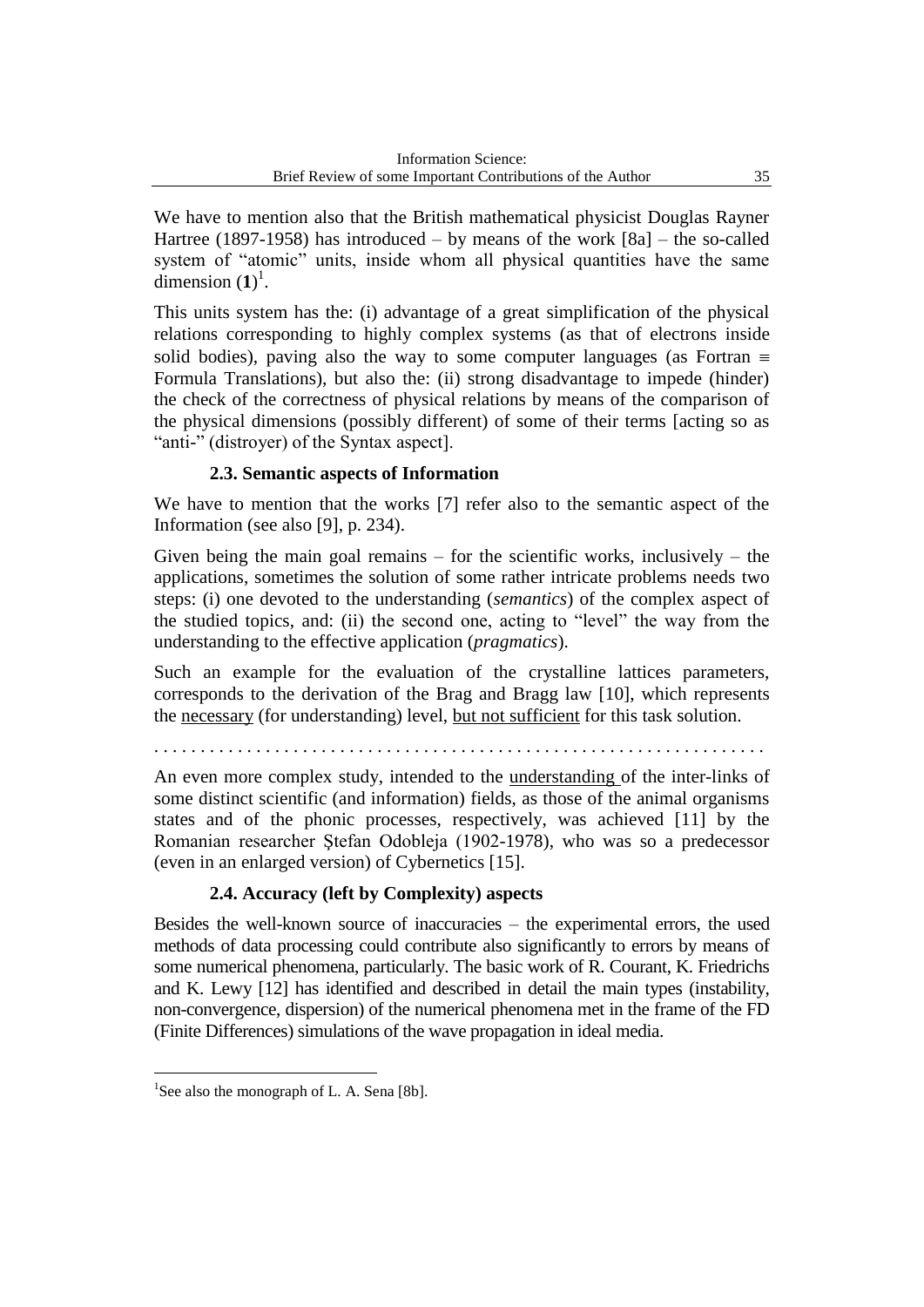#### **2.5. Pragmatic aspects of Information**

While the Bragg and Bragg's law [9] of X-rays diffraction of crystals ensured the understanding of this scientific problem, but not the direct application to the evaluation of the crystalline structure parameters (periods, angles between the periodicity directions, etc), the elaboration by Paul Peter Ewald (1888-1985) of his geometrical "construction" procedure [13] allowed the complete solution of this scientific task.

. . . . . . . . . . . . . . . . . . . . . . . . . . . . . . . . . . . . . . . . . . . . . . . . . . . . . . . . . . . . . . . . . . Despite its outstanding and well-known results of the statistical Shannon-Weaver's [2] theory of communications (named later "the information" theory), this mathematical description has obviously narrow limits, known to both its founders<sup>1</sup>, and to other contemporary scientists  $[9]^2$ . That is why the efforts to elaborate and consolidate a qualitative (semi-quantitative) theory of information continued endlessly, their most significant achievement (synthesis) being that of Werner Gitt's [2] monograph.

## **3. Between the Shannon-Weaver's Statistical "Information" theory [2] and the first works [35] of W. Gitts' qualitative information theory**

Almost concomitantly with the Claude Shannon"s first papers [2] on the communication theory, it was printed the book [15] of the MIT researcher Norbert Wiener (1894-1964), who was so founding the inter-linking (of communications, at the level of human beings and of machines, respectively) field of *Cybernetics*.

Few years after the printing of Shannon"s [2a] works, there were elaborated the works [16] of the Russian mathematician Alexandr Jakovlevitch Khinchin (1894- 1955), concerning the mathematical foundations of the Information Theory.

Only 5 years after the printing of the Claude Shannon"s first papers [2] on the communications theory, the Carnap"s works [7] were followed by the Bar-Hillel study [17] on certain Syntax and Semantics aspects of Information.

Among the main Romanian contributions to Linguistics (and Information, implicitly), we will mention the works [18], as well as those cited by the S. Marcus' monograph [9] (p. 232) referring to the statistical description of the Romanian language [19]-[22].

The first Romanian contributions to the statistical theory of information were due to Professor Silviu Guiaşu [23].

 $\overline{a}$ 

<sup>&</sup>lt;sup>1</sup> According to Warren Weaver [13]: "Two messages, one of which is heavily loaded with messages and the other which is pure nonsense, can be exactly equivalent as regards (the statistical; our note) information.

 ${}^{2}$ By means of the statistical Shannon's description, the information concept is considerably impoverished [8], p. 234.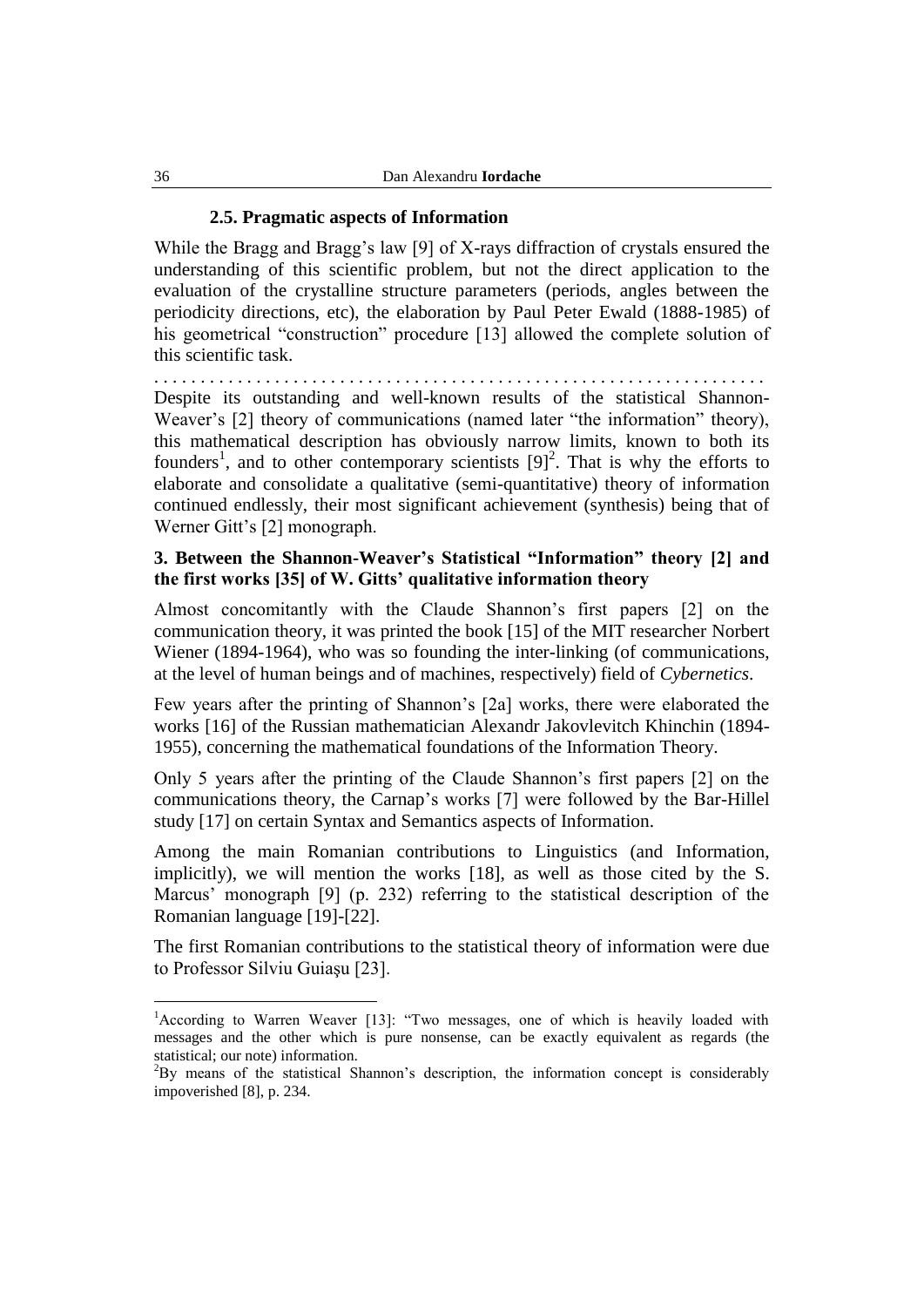Inside his papers [24], the American mathematician J. Lambek enounced the following interesting question: Could it be checked the correctness of a phrase by means of a calculation accomplished on certain types associated to the words of a natural language, as it is done in Physics by the comparison of the physical dimensions of the terms of a certain relation? In connection with the works [24], and  $-$  as a reaction to the "anti-syntactic" works generated by  $[8]$  for different complex systems – the work [25] studied the true syntax and semantics of the basic relations describing the continuous X-ray radiation.

The necessity to study the information corresponding to the complex systems from nature sciences and medicine, especially, was underlined by the German cyberneticist Bernhard Hassenstein, who rightly has found [26] (relative to the Shannon's "information" theory) that: "It would have been better to devise an artificial term, rather than taking a common word and giving it a completely new meaning" [3]. Starting from the findings of the paper [26], the work [27] studied one of the simplest complex system (a mixed manganese-zinc ferri-magnetic material) pointing out some essential features of this compound, as the presence of some: a) *power laws*, b) *phase transitions*, during a sufficiently slow heating of this material.

The narrow limits of the Claude Shannon"s theory of "information" were pointed out also by the study [28]: "The classical theory of information can be compared to the statement that one kilogram of gold has the same value as one kilogram of sand".

The first monograph on the Information transmission theory, intended to the instruction of the Romanian specialists in the field of Electronics and Telecommunications was achieved by Professor Alexandru Spătaru [29].

The binary codifying of information and its storage by means of holograms was studied in the frame of P. Sterian's work [30].

As it is known, the complexity of some studied systems induces certain errors or – at least – uncertainties about the values of their parameters and of the co-relations joining them. The remaining (left by the complexity) accuracy of the measured values of their parameters and of the corresponding co-relations was studied by the works [31].

The time structure of the information, the entropy and the open complex systems evolution was studied in the frame of E. von Weiszäcker"s monograph [32], being also found that: "The reason for the useless of Shannon"s theory in different sciences is frankly that no science can limit itself to its syntactic level", while the strong co-relation between the physical entropy, information and objectivity was pointed out by the F. Sösemann"s study [33a]. The same result was obtained by the German biologist G. Osche [33b], namely that the Shannon"s theory is unsuitable from a biologic point of view.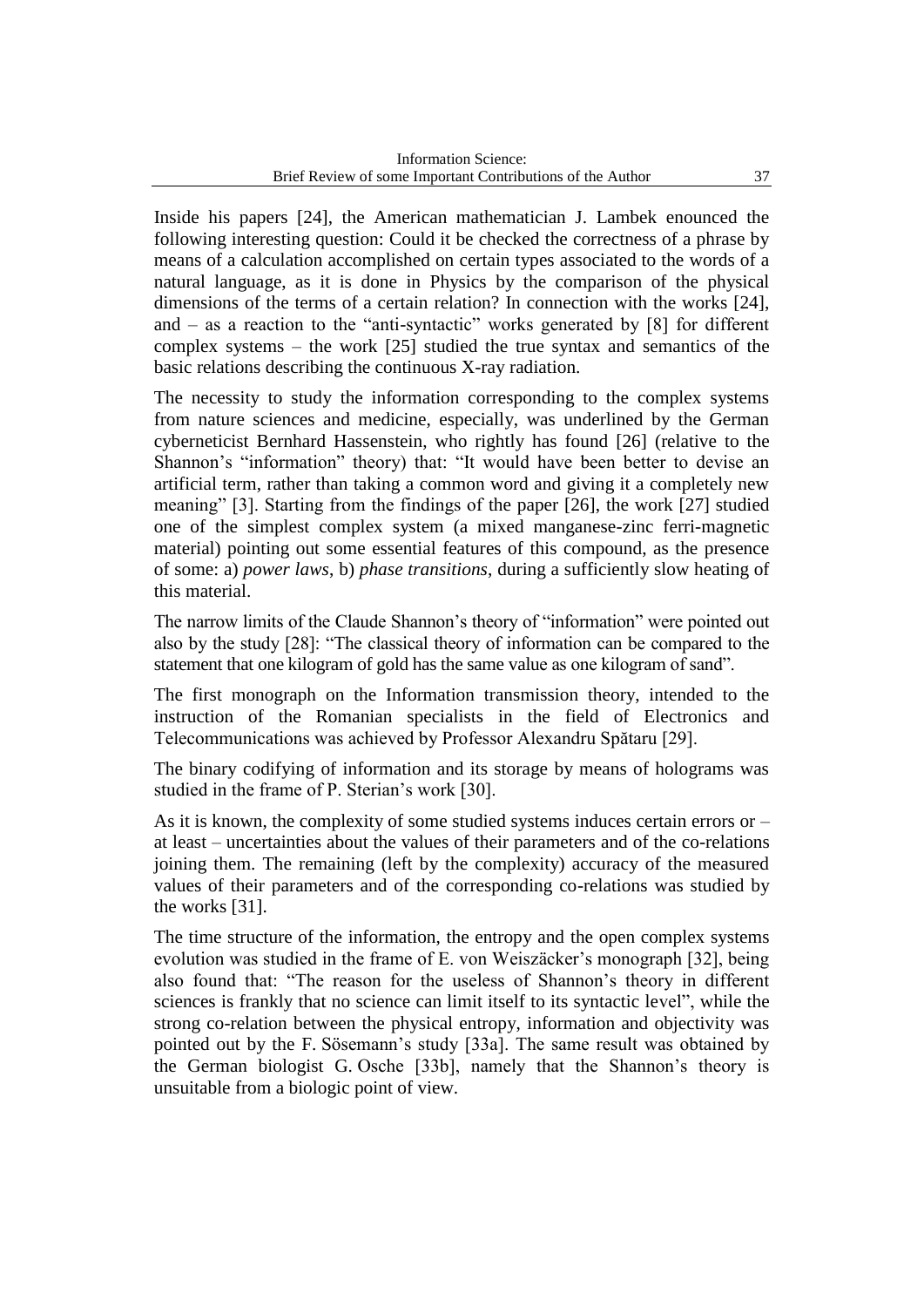The extremely strong co-relation between the structures (notions and methods) of the nature sciences and the Information was examined in detail by the studies [33a], [34] and [35].

The pragmatic aspect of information was illustrated in the frame of the work [36], by means of the use of the electro-optical modulation to measure some electrical quantities with very large values, as also by the works [37] referring to the study of the mesophasic molecular structure of nematic liquid crystals by means of the optical microscopy in polarized light.

Another example of this kind refers to the pragmatic use of the acousto-optical information for the study of the laser mode conversion [38].

A synthesis of the most important results of the optical technologies of information, as well as of some essential aspects (structural, of understanding and pragmatic, mainly) of the Information science was achieved in the frame of prof. Sterian's monograph [39].

## **3. Scientific works following the printing of the first works [35] of the Gitt's semi-quantitative theory of Information [3]**

As it was already mentioned above, while the statistic aspect of Information is amply studied in the frame of the books of Mathematics of Information (as [16]), Informatics and even in some books intended mainly to the qualitative aspects of Information [3], this study will focus on the scientific description of these qualitative features of Information.

## **3.1. The syntactic (structural) aspect**

Following the ideas of the American mathematician J. Lambek [24], it is possible to induce a certain structure (and a corresponding syntax) in the frame of the huge amounts of specific information by identifying some types associated to the components of the considered description.

While some general modeling of certain specific complex systems (which prolong up to the pragmatic-apobetic aspects) were studied by the monographs [40], [41], the modeling of the free-scale processes was considered by prof. Viorel Păun [42], that of the dissipative systems in quantum engineering by the work [43], being studied also even some didactic presentations of certain modeling methods [44].

Among the most important such structural methods, we will examine:

a) The Cybernetics, introduced (using the Greek word *kybernetike*, see [4], p. 254) even by the well-known scientist André Marie Ampère (1775-1836) in the frame of his treatise "Study of the philosophy of sciences" (in French). A detailed review of the essential contributions in this scientific field was achieved in the frame of the monograph [4], p. 255-258.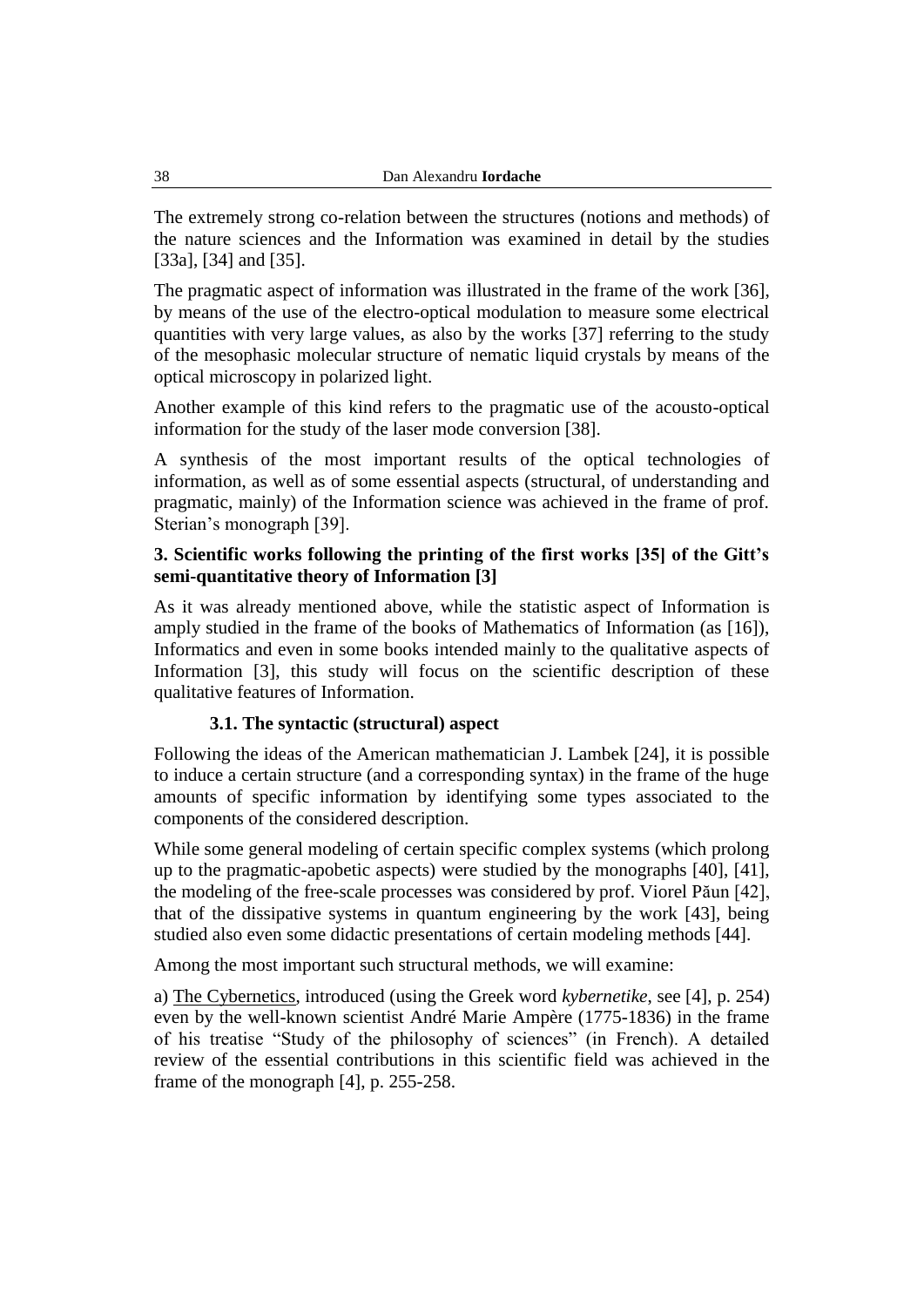b) The solitons, introduced mainly by the classical works of J. S. Russell [45], V. J. Boussinesq [46], and D. J. Korteweg – G. de Vries [47], followed by the newer (contemporary) contributions of N. J. Zabusky and M. Kruskal [48], A. Hasegawa (with additional implications to the pragmatic-apobetic levels) [49], V. Chiroiu and L. Munteanu [50], M. Scalerandi, P. P. Delsanto et al. [51] (related also to the accuracy-numerical phenomena aspects), the treatise [52] of L. Munteanu and Şt. Donescu (with implications to the pragmatic-apobetic levels), as well as the work [53] of drs. A. D. Petrescu, A. R. Sterian and P. E. Sterian.

The distortions of KdV soliton pulses intervening during their propagation were studied by I. Apostol et al. [54].

c) The fractals, introduced by the French mathematician Benoît B. Mandelbrot [55]. Among the later most important contributions, we will mention the monograph of Jean-François Gouyet [56], the synthesis works of prof. Mircea Olteanu [57], prof. R. Dobrescu et al. [59], respectively, as well as the contribution of dr. Violeta Liliana Constantin [60].

d) The scale-free networks, introduced firstly by P. Erdös, A. Rényi [61], B. Bolobás [62]. The main applications of the scale-free networks were reported by A. L. Barabási and his collaborators [63], by prof. Radu Dobrescu et al [64], as well as in the frame of prof. Radu Ursianu's synthesis [65].

e) The complex models for Adaptive Systems, Biology and Medicine: We consider as the most representative, the works of J. Neyman et al. [66], and P. Jagers [67], as well as those of acad. Ion Dumitrache [58], of professors Cătălin Vasilescu [68] and Radu Dobrescu [69].

f) Modeling of some special information transmission processes:

The quantum modeling of the telepathy processes was examined by Professors Paul E. and Andreea Sterian [70].

## **3.2. The accuracy (left by Complexity) aspect**

As it was shown already, besides the usual experimental inaccuracies intervening in the evaluation of different parameters, another importance source of inaccuracies correspond to the numerical phenomena intervening in the used mathematical methods, especially when the computers are used for the description of some complex systems. Following the crucial work of Courant, Friedrichs and Lewy [12], other typical distortions introduced by the Finite Difference (FD) simulations of pulses propagation were pointed out by the works [72], [72] of prof. Pier Paolo Delsanto (Politecnico di Torino) and of his collaborators, the most important referring to the opposite (relative to the simulated pulse) distortion, which follows immediately this simulated pulse.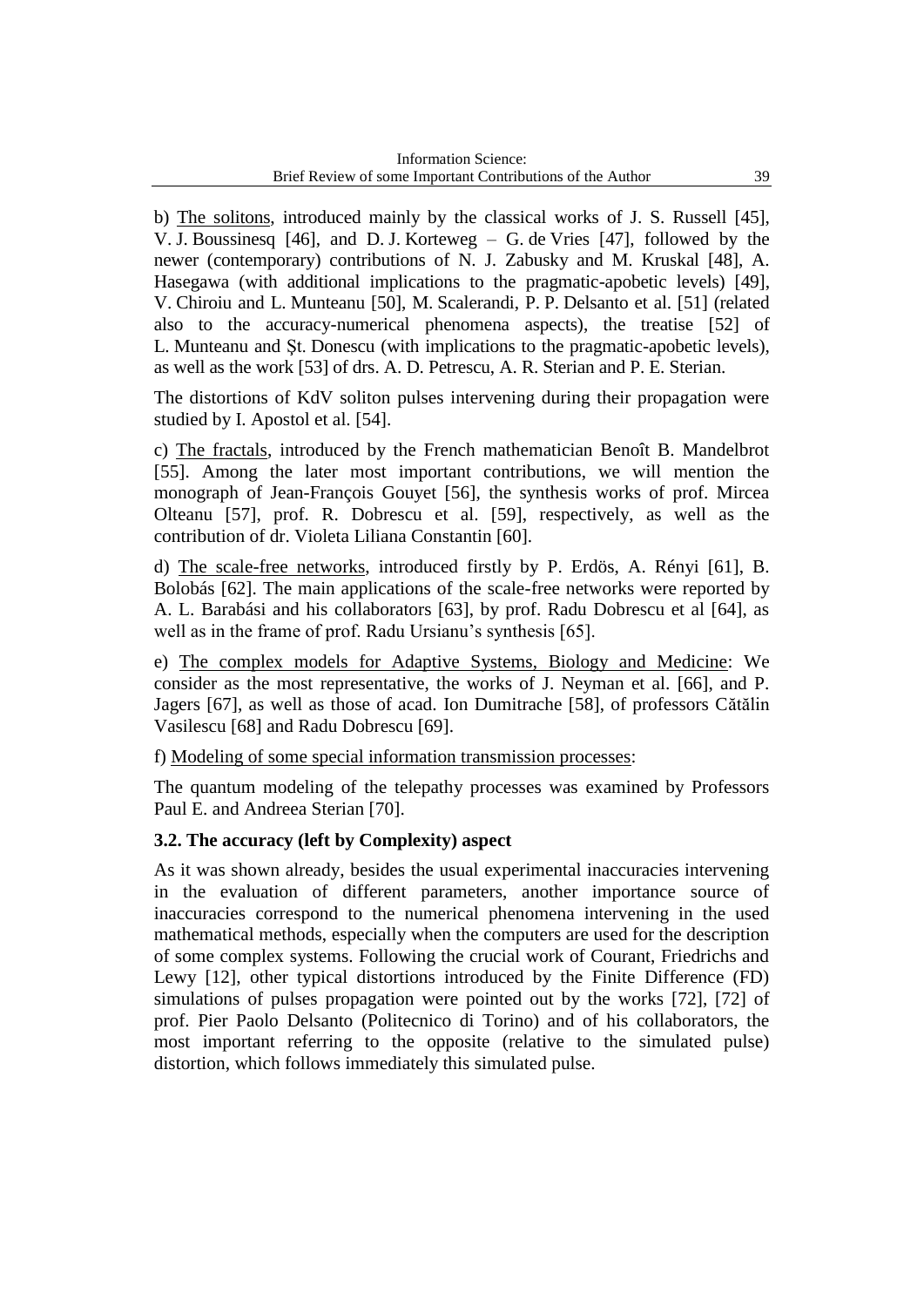A detailed analysis of the most important numerical phenomena (instability, nonconvergence, dispersion, distortions) intervening in the FD simulations of the pulses propagation through ideal media was reported in the frame of the works [73], [74], while the possibility to improve the accuracy of FD descriptions by reducing the impact of numerical phenomena was studied by the work [75].

The relationship between the Numerical Artifacts and the Numerical Phenomena for different Complex Simulations was examined by the work [76], while the applications of the hierarchies emerging from different Numerical Phenomena were studied in the frame of work [77].

## **3.3. The pragmatic aspect**

First of all, we have to choose a reference topic of maximum interest for the field of Information. Given being the strong interweaving of the aspects of Information Science and Information Technology, we selected the topic of Charge Coupled Devices (CCDs), with outstanding results for the detection of the weak light sources (as those from Astronomy), as representative for our goals.

In this aim, the studies intended to the MOS (and CCDs, particularly) devices characterization achieve an extremely useful action for their subsequent use. Among the main accomplished such studies we can cite the:

a) works [78], [79] of Professors Gheorghe Brezeanu, and Mircea Bodea, respectively, concerning some MOS devices, as well as the works of Professors Erik Bodegom and Ralf Widenhorn concerning the: (i) Meyer-Neldel rule [80], (ii) temperature dependence of the dark current in CCDs [81], (iii) study of some devices using CCDs [82],

b) study [83] referring to the identification of the main types of defects present in the CCDs semiconductor materials, and of their use for particle detectors, etc.

## **3.4. The teleological (apobetic) aspect**

## **a) Achievements referring to Nano-sensors (CCDs, particularly)**

A representative example of nano-sensors achievements and studies is given by the works [84] of dr. Cornel Cobianu and his collaborators

As it is known, there is a huge number of scientific and technical works reporting their main results about some achieved and applied CCDs. That is why, we will prefer to cite some corresponding synthesis treatises, as the specialty monographs [85a] and [85b], respectively.

## **b) Academic learning materials**

A synthesis monograph about the main challenges of the present Information Society was elaborated by acad. Florin Gh. Filip and et al. [86].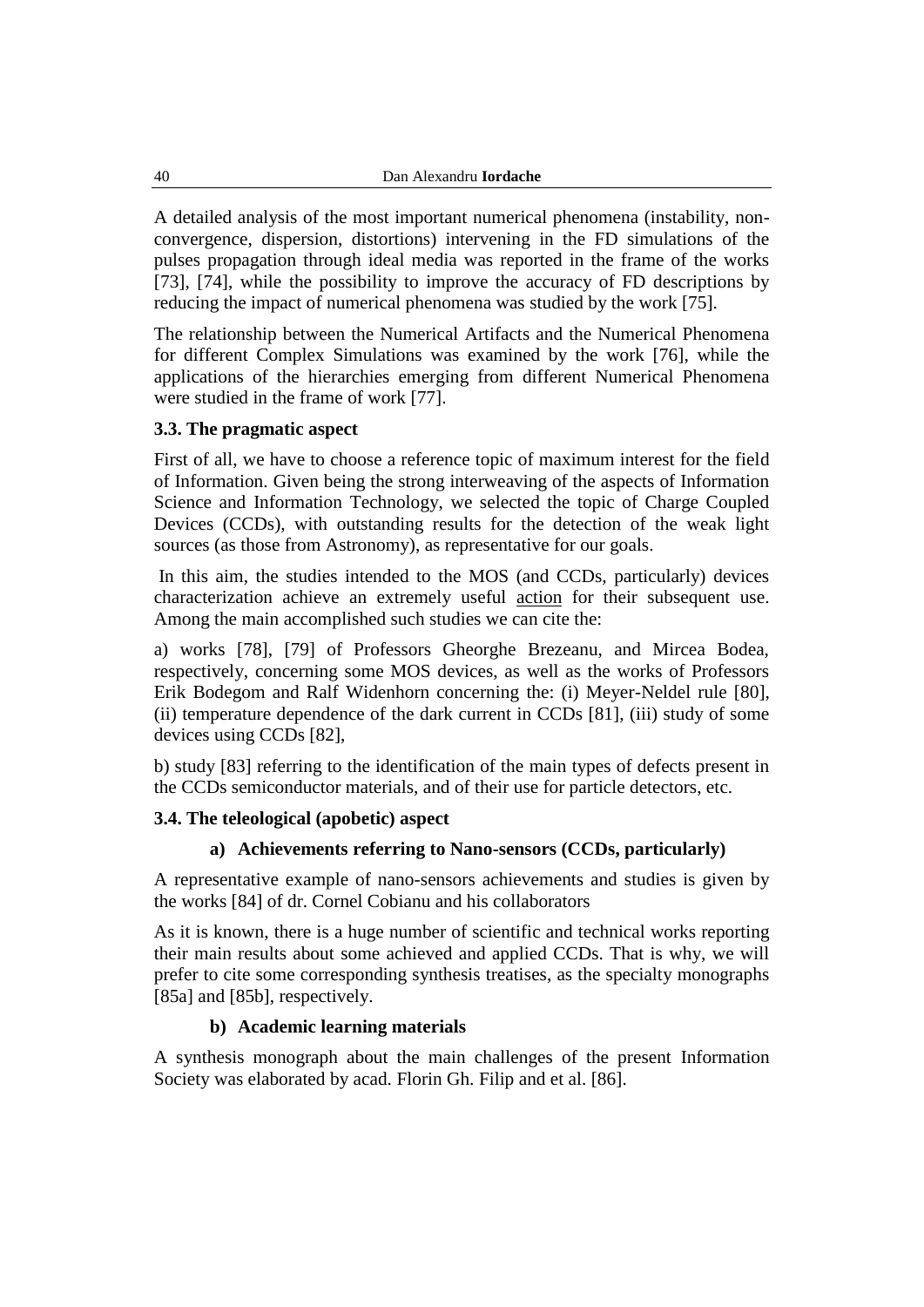The study of the polyphonic collaborating learning was achieved by prof. Şt. Trăuşan-Matu and his collaborators [87].

While a general study of the Information applications in Physics was achieved by the treatise of professors Eric Bodegom and Dan Iordache [88], the use of the opto-electronic systems for the night view was analyzed by the academic course of dr. Cătălin Spulber and his collaborators [89].

## **c) General Information about some inventing activities**

The author considers as extremely useful the information given by the great American inventor R. J. LeTourneau in frame of his autobiography [90].

## **Acknowledgements**

The author thanks very much to Professor Pier Paolo Delsanto and to Dr. Marco Scalerandi from the Physics Department of the Politecnico di Torino for their important and kind cooperation, as well as for the essential awarded information and suggestions.

I thank also very much to Professors Erik Bodegom and Ralf Widenhorn from the Physics Department of the Portland State University for the important awarded information and suggestions, as well as to the leadership of the Portland State University (Oregon, USA) for the Memorandum of Understanding 9908/March 6, 2006 – 2011 with University "Politehnica" from Bucharest, which allowed this cooperation.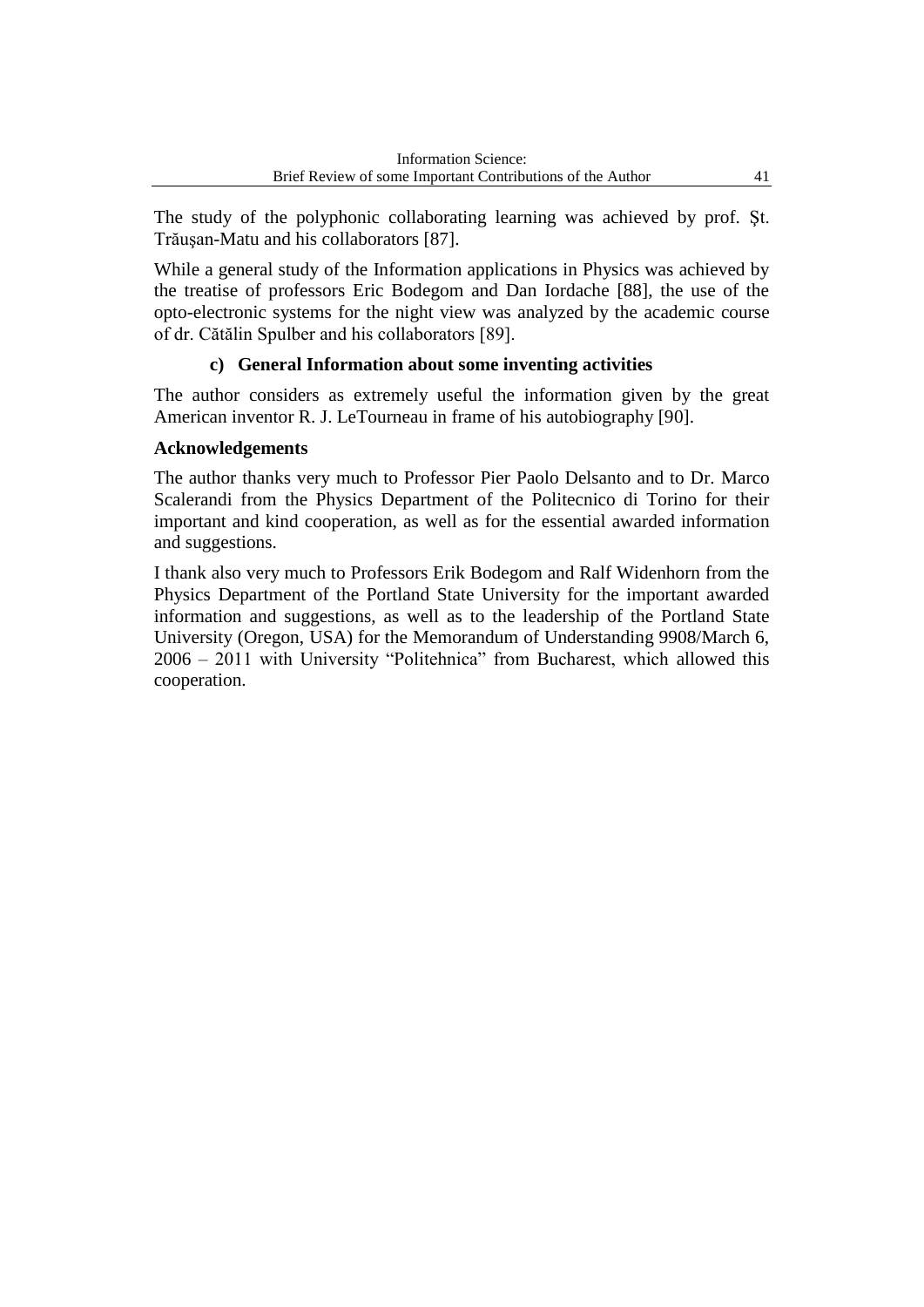## **R E F E R E N C E S**

[1] a) *J. Gleick*, The Information: A History, Theory, Flood ; Vintage,  $1<sup>st</sup>$  edit. 2011,  $2<sup>nd</sup>$  edit. 2012; in French - L"information : l"histoire, la théorie et le Deluge (*J. Gleick*), Éd. Cassini, 2015 ; b) *E. Monnier*, L"information aux fondements de l"existence, *Les Cahiers Science et Vie*, no. 156, Octobre 2015, p. 91.

[2] a) *C. E. Shannon*, The mathematical Theory of Communication, *Bell Syst. Techn. J.,* **vol. 27,** 1948, pp. 379-423, 623-656 ; b) *C. E. Shannon, W. Weaver* "The mathematical Theory of Communication", Urbana, Univ. of Illinois Press, 1949 ; c) ibid., Urbana, IL., Univ. of Illinois Press, 1963.

[3] *W. Gitt*, In the beginning was information, Master Books,  $1^{st}$  printing – 2006,  $3^{nd}$  printing – 2014, Green Forest, AR, USA.

[4] *Şt. Iancu*, An exploration of the Information Science and Technology (in Romanian), Mega Printing House, Cluj-Napoca, 2010.

[5] *R. V. L. Hartley*, Transmission of Information, *Bell Syst. Techn. J.,* **vol. 7,** no. 3, July 1928, pp. 535-563.

[6] *D. Macrea*, Frequency of Phonems in the Romanian language (in Romanian), *Dacoromania*, **vol. 10**, 1941, p. 40.

[7] a) *R. Carnap*, Philosophy and Logical Syntax, **Thoemmfh**, Bristol, UK, 1935 ; b) *R. Carnap*, Logical Syntax of Language, New York, 1938.

[8] a) *D. R. Hartree*, The waves mechanics of an atom with a non-Coulomb central field, *Cambridge Philosophical Society*, **vol. 24**, no. 1, 1928, pp. 89-11 ; b) *L. A. Sena*, Units of Physical Quantities and their Dimensions, Mir Publishers, Moscow, 1972.

[9] *S. Marcus, E. Nicolau, S. Stati*, Introduction in the Mathematical Linguistics (in Romanian), Scientific Printing House, Bucharest, 1966.

[10] *W. H. Bragg, W. L. Bragg*, X-rays and crystal structure, G. Bell and sons, London, 1915.

[11] *Şt. Odobleja*, Psychologie consonantiste, Librairie Maloine, Paris, vol. I – 1938, vol. II – 1939, printed at Lugoj, Romania.

[12] a) *R. Courant, K. Friedrichs, H. Lewy*, On the Partial Difference Equations of Mathematical Physics, *Math. Ann.,* **vol. 100**, 1928, p. 32, b) ibid., *IBM Journal*, 1967, pp. 215- 238.

[13] *P. P. Ewald*, Krystalle und Roentgenstrahlen, Springer Verlag, 1923.

[14] a) *M. S.,* Le chant de la mésange obéit à une syntaxe, *Science et Vie*, no. 1186, Juillet 2016; b) *T. A. Anderson, D. A. Iordache*, Complexity features in the computer-aided piano tuning, *Proceedings of the 25th SISOM Conference*, May 2014, [www.imsar.ro,](http://www.imsar.ro/) work D02(2014), pp. 7- 13; c) T. A. Anderson, D. A. Iordache, Study of the frequencies spectrum of the 5"3" Kohler and Campbell Grand Piano, *Acta Electrotehnica*, **57**(1-2) 2016, pp. 15-20.

[15] a) *N. Wiener*, Cybernetics: or control and communication in the animal and the *machine*, Herrmann et C<sup>ie</sup>, Paris, France, 1948 ; b) MIT Press, 1961.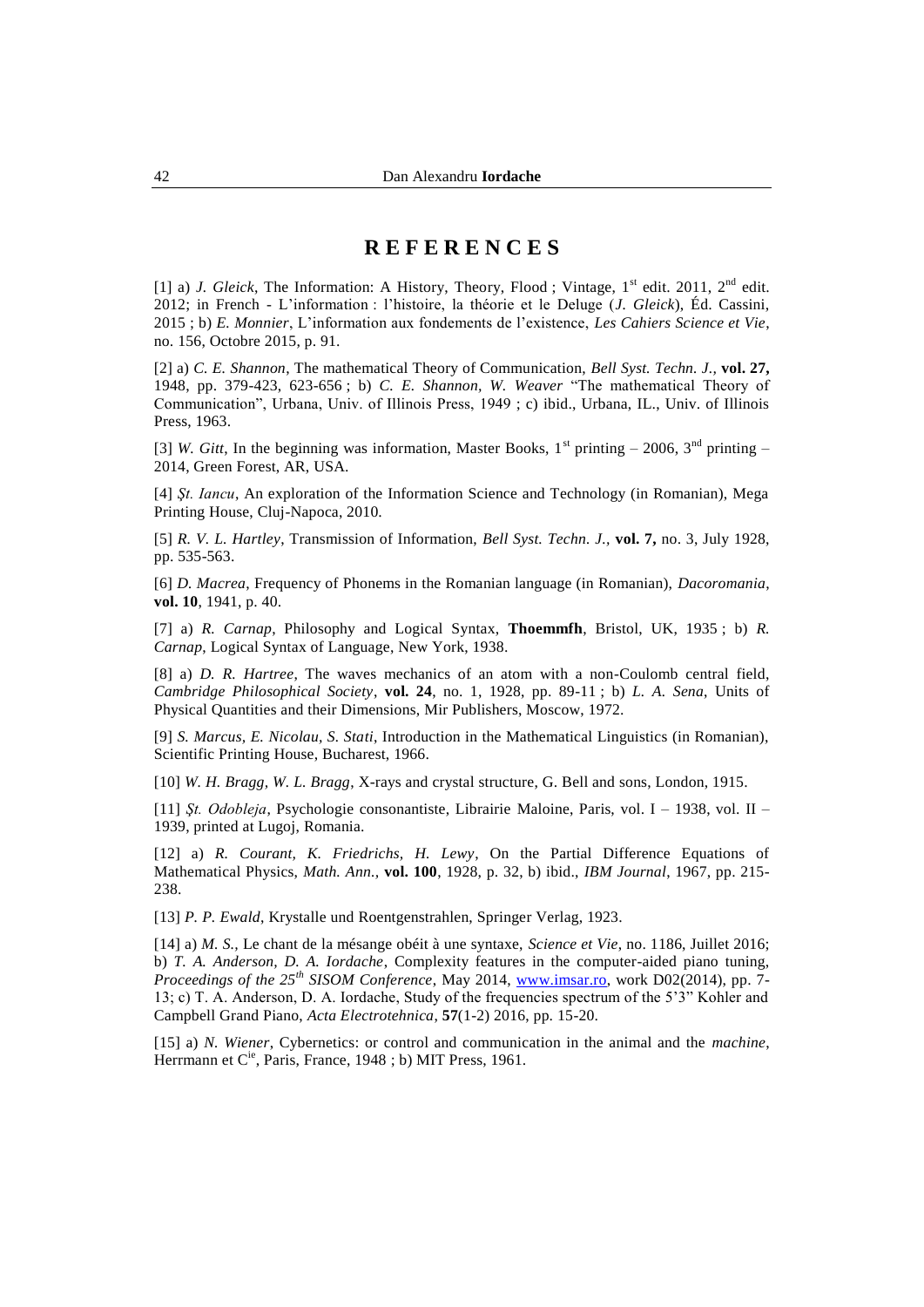[16] *A. J. Khinchin*: a) Romanian-Soviet Union Annals, math.-phys. series (in Romanian), **vol. 7**, 1954, p. 23 ; b) Mathematical Foundations of Information Theory, Dover, New York, 1957; c) Basic theorems of the information theory (in Romanian), Library of the Romanian-Soviet Union Annals, Technical series (**69-70**), 1959, p. 440, Institute of Romanian-Soviet Union studies; d) Arbeiten zur Informationstheorie I, VEB Verlag, Berlin, 1961, pp. 7-85.

[17] *Y. Bar-Hillel*, A quasi-arithmetical notation for syntactic description, Language, **vol. 29**, 1953, pp. 47-58.

[18] a) *A. Graur*, Attempt on the main lexical background of the Romanian language (in Romanian), Romanian Academy printing house, Bucharest, 1954 ; b) *M. R. Iordache*, Observations on the causal-subordinate phrase in the works of Jordanes (in Spanish), *Helmantica,* **vol. 27**, no. 82, 1976, Salamanca, pp. 5-62.

[19] *V. Şuteu*, Observations on the frequency of words in the frame of the works of some Romanian authors (in Romanian), *Studii şi cercetări lingvistice,* **vol. 10**, no. 3, 1959, pp. 419- 441.

[20] *S. Golopenţia, P. Toma*, Statistics and Language Styles (in Romanian), Limba română, no. 4, 1960, pp. 58-65.

[21] a) *A. Roceric-Alexandrescu*, On the use of the statistical method in the study of the vocabulary (in Romanian), Limba română, no. 3, 1960, pp. 14-22 ; b) ibid., Rescherches statistiques sur l"initiale des mots en Roumain, Cahiers de linguistique théorique et appliquée, **vol. 1**, 1962, pp. 419-441.

[22] *G. Bolocan*, Some features of the publistic style of the literary Romanian language (in Romanian), Studii şi cercetări lingvistice, **vol. 12**, no. 1, 1961, pp. 37-51.

[23] a) *S. Guiaşu*, *R. Theodorescu,* Mathematics and Information (in Romanian), *Scientific Printing House*, Bucharest, 1965; b) *S. Guiaşu*, Information Theory with Applications, McGraw Hill, New York, 1977.

[24] *J. Lambek*: a) The mathematics of the sentence structure, American Mathematical Monthly, **vol. 65**, 1958, pp. 154-170; b) Contributions to a mathematical analysis of the English verbphrase, Journal of the Canadian linguistic association, **5**, 1959, pp. 83-89 ; c) On the calculus of the syntactic types, 12<sup>th</sup> Symposium in Applied Mathematics (R. Jakobson ed.), Amer. Math. Soc., 1961.

[25] *D. Iordache* "The continuous X-radiation" (in Romanian), Physics Bachelor Dissertation (under the direction of Acad. Şerban Ţiţeica), Physics Faculty, Bucharest University, 1960.

[26] *B. Hassenstein*, Was ist "Information"?, *Naturwissenschaft und Medizin,* **vol. 3**, 1966, pp. 38-52.

[27] *D. Iordache*, L"étude de la courbe dynamique d"aimantation d"un ferrite mixte de manganèse et zinc, de haute perméabilité, *Bull. Polytechn. Inst. Bucharest,***vol. 29**, no. 2, 1967, pp. 25-41.

[28] *K. Steinbuch*, Falsch programmiert, Deutscher Bücherbund, Stuttgart, Hamburg, 1968.

[29] *Al. Spătaru*, Theory of information transmission (in Romanian), 2 volumes, Polytech. Inst. Bucharest Printing House, Bucharest, 1971.

[30] *P. Sterian*, Graduation project, Faculty of Electronics and Telecommunications, Bucharest, 1971.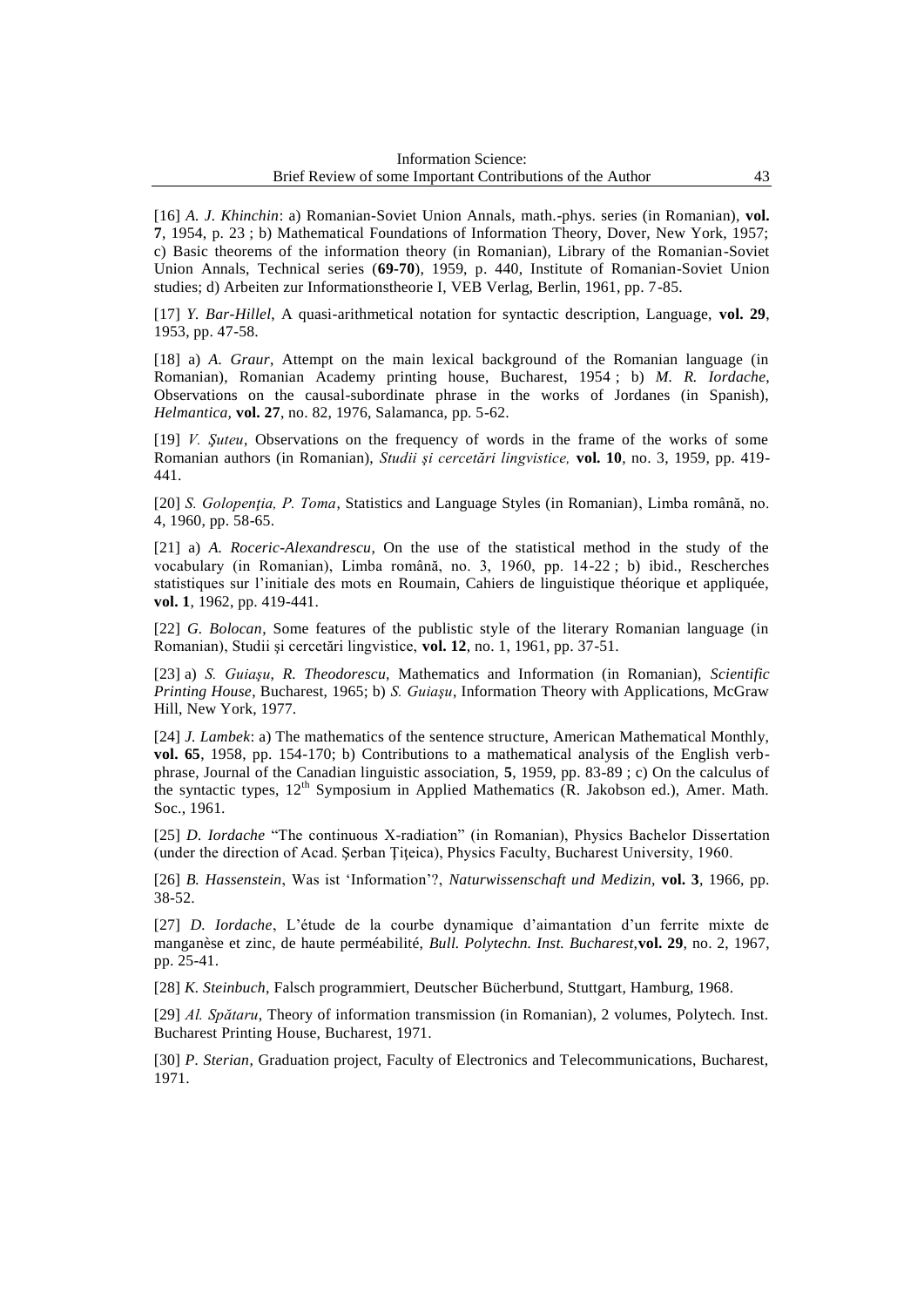[31] *D. Iordache*: a) The use of the J(<sup>13</sup>C-H) indirect spin-spin coupling constants for the determination of some molecular structural parameters, *Rev. Roum. Phys.,* **vol. 18**, no. 10, 1973, pp. 1165-1176; b) On the vibrational anharmonicities of the furan molecule, *Rev. Roum. Chim.,*  **vol. 23**, no. 2, 1967, pp. 301-307.

[32] *E. von Weiszäcker*, Offene Systeme I – Beiträge zur Zeitstruktur von Information, Entropie und Evolution, Ernst Klett Verlag, Stuttgart, 1974.

[33] a) *F. Sösemann*, Information, physikalische Entropie und Objektivität, *Wiss. Zeitschrift der Tech. Hochschule Karl Marx Stadt,* **17**, 1975, pp. 117-122; b) *G. Osche,* Die Vergleichende Biologie und die Beherrschung der Mannigfaltigkeit Biologie, *Unserer Zeit* **vol. 5**, 1975, pp. 139-146.

[34] a) *D. Iordache*, General Notions and Methods of Physics (in Romanian), Polytechn. Inst. Bucharest, 1st edition – 1975, 2nd edition – 1980 ; b) *I. M. Popescu, D. Iordache et al.,* Solved Problems of Physics (foreword by Acad. Ioan Ursu) – in Romanian,  $1<sup>st</sup>$  chapter (D. Iordache), pp. 7-68, Technical Printing House, Bucharest, 1984.

[35] *W. Gitt*: a) Information und Entropie als Bindegliederdiverser Wissenschaftszweige, *PTB-Mitt.*, **vol. 91**, 1981, pp. 1-17; b) Ordnung und Information in Technik und Natur, in "Am Anfang war die Information", Resch-Verlag, Gräfelfing/München, 1982; c) Information – the third Fundamental Quantity, Siemens Review, **vol. 56**, no. 6, 1989, pp. 2-7; d) Questions I have always wanted to ask, Bielefeld, CLV-Verlag, 1992, 1st edition; *German version*, Fragen die immer wiedergestellt werden, 14<sup>th</sup> edit., 1996.

[36] *P. E. Sterian, M. Alungulesei,* Installation for the measurement of the electrical quantities of high values, Invention Patent 63825 State Office for Inventions and Brands – OSIM, Bucharest, november 29, 1975*.*

[37] a) *C. Moţoc, P. Sterian, E. Sofron,* Rev. Roum. Phys., Volume 21, Issue7, July 1976, pag.683; b) *E. Sofron, C. Moţoc, P. Sterian,* Bull. Polytechn. Inst. Bucharest, Electr. S., **vol. 39**, no. 1, 1977.

[38] a) *P. E. Sterian,* Contributions to the study of the phenomena of laser modulation (in Romanian), PhD Dissertation, Electronics fac., Polytechnic Inst. Bucharest, 1977; b) *A. Nishawaki, P. Sterian, S. Hattori,* Wave Electronics, **vol. 3**, 1979, p. 277.

[39] *P. E. Sterian,* The optical transmission of information, 2 volumes, Technical Printing House, Bucharest, 1981.

[40] *R. Dobrescu, D. A. Iordache - editors*, Complexity modeling (in Romanian), Politehnica Press, Bucharest, 2007.

[41] *R. Dobrescu, D. A. Iordache*, Complexity and Information, Romanian Academy Printing House, Bucharest, 2010.

[42] *V. P. Păun,* Modeling of the Free-Scale Phenomena, pp. 258-275 in the frame of [40].

[43] *A. Sterian, P. E. Sterian,* Mathematical models of dissipative systems in quantum engineering, Mathematical problems in Engineering, http:dx.doi.org/10.1155/2012/347674, 12 pages, 2012.

[44] *P. Sterian, C. Toma,* Methods for presenting key concepts in physics for MS students by Photon MD program, *Bulgarian Journal of Physics,* **vol. 27**, no. 4, pp. 27-30.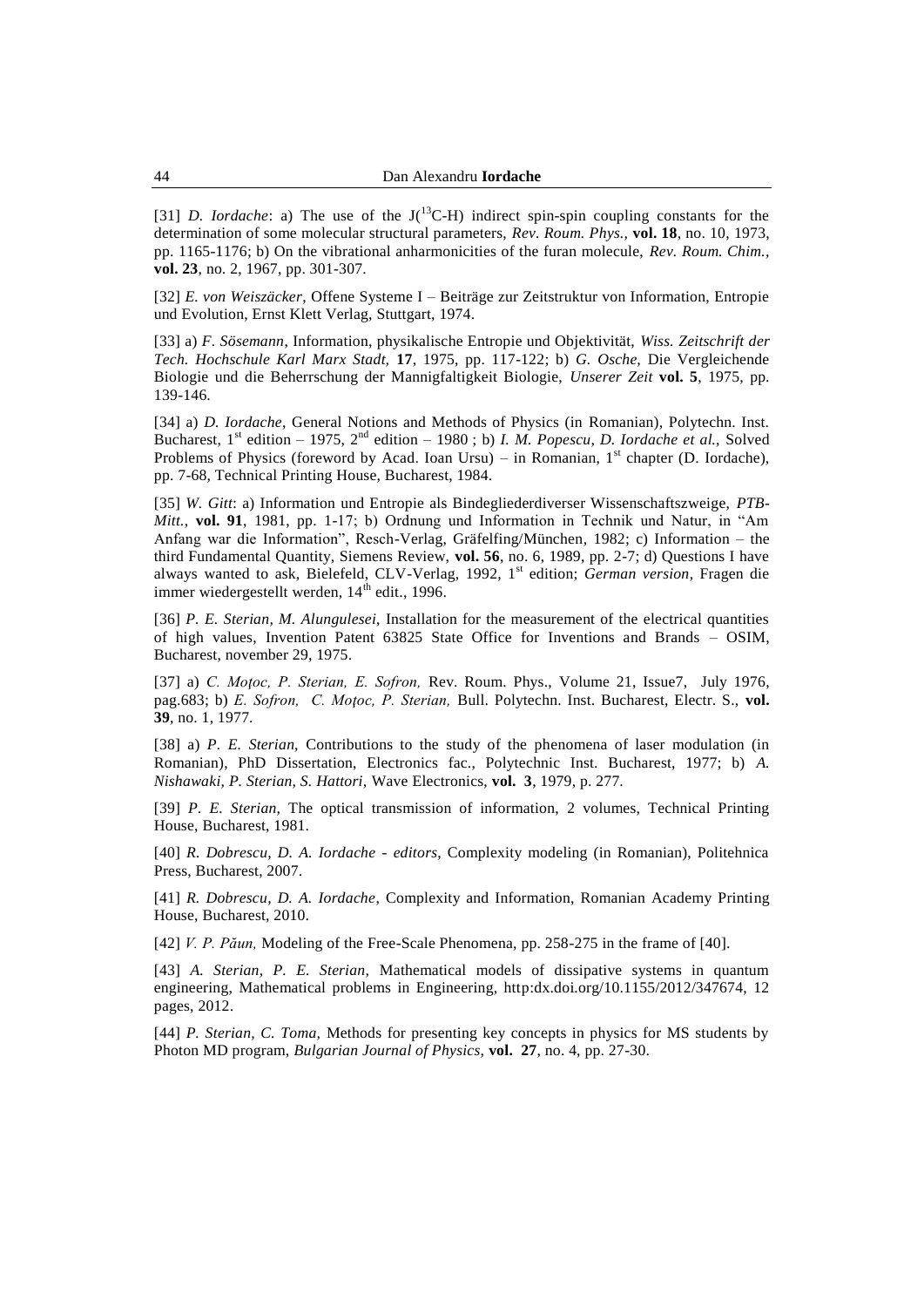[45] *J. S. Russell*, Report on waves, 14<sup>th</sup> meeting of the British Association for the Advancement of Science, John Murray, London, 1844.

[46] *V. J. Boussinesq,* Théorie de l"Intumescence liquide appelé Onde solitaire ou de Translation, se propageant dans un Canal rectangulaire, *Comptes Rendus Acad. Sci. Paris,* **vol. 72-73**, 1871, p. 755; b) http: scienceworld.wolfram.com/biography/Boussinesq.html

[47] *D. J. Korteweg, G. de Vries,* On the change of Form of Long waves advancing in a Rectangular Canal and a new type of Long stationary waves, *Phil. Mag.,* **vol. 36**, 1895, pp. 422- 443.

[48] *N. Zabusky, M. D. Kruskal,* Interactions of solitons in a collisionless Plasma and the recurrence initial States, *Phys. Rev. Lett.,* **vol. 15**, 1965, pp. 240-243.

[49] a) *A. Hasegawa, F. Tappert,* Transmission of stationary nonlinear optical pulses in dispersive dielectric fibers. I. Anomalous dispersion, *Appl. Phys. Letters,* **vol. 23**, no. 3, 1973, pp. 27-30; b) *A. Hasegawa, Y. Kodama,* Solitons in Optical Communications, Clarendon Press, Oxford, 1995.

[50] *V. Chiroiu, L. Munteanu,* Solitons in mechanics of solids, parts: a) I. The elastic rod, *Rev. Roum. Sci. Techn. – Méch. Appl.,* **vol. 38**, no. 6, 1993, pp. 587-600; b) II. A one dimensionalwave problem, ibid., **vol. 23**, no. 1, 1994, pp. 3-10.

[51] a) *M. Scalerandi, M. Giordano, P. P. Delsanto, C. A. Condat,* A stable difference scheme for the Boussinesq equation, *Nuovo Cimento D,* **vol. 20**, 1998; pp. 1-17; b) *M. Scalerandi, P. P. Delsanto, C. A. Condat*: Numerical Analysis of the Stochastic Boussinesq Equation, in *Äpplied Mechanics in Americas*, ed. M. Rysz et al., 1997, p.256

[52] *L. Munteanu, Şt. Donescu,* Introduction to Soliton Theory Applications to Mechanics, Series of Fundamental Theories of Physics, **143**, Kluwer Academic Publishers, 2004.

[53] *A. D. Petrescu, A. R. Sterian, P. E. Sterian,* Soliton Propagation in Optical Fibers – Computer Experiments, *Lecture Notes in Computer Science,* **vol. 4705**, 2007, pp. 450-461.

[54] *I. Apostol, D. A. Iordache, P. P. Delsanto, V. Iordache,* Study of the Numerical Artifacts intervening in the Finite Differences Simulations of KdV solitons propagation, *Annals of the Academy of Romanian Scientists, Series on Information Science and Technology,* **vol. 4**, no. 1, 2011, pp. 7-22; [www.aos.ro](http://www.aos.ro/) .

[55] *B. B. Mandelbrot*: a) How long is the coast of Britain? Statistical self-similarity and fractal dimension, *Science,* **vol. 155**, 1967, pp. 636; b) Fractals: form, chance and dimension, W. H. Freeman, San Francisco, 1977; c) The fractal geometry of nature, W. H. Freeman, New York, 1982 ; d) *B. B. Mandelbrot, D. Passoja, A. J. Paullay,* Fractal character of fracture surface of metals, *Nature*, **vol. 308**, 1984, pp. 721.

[56] *J. F. Gouillet,* Physique et structures fractales, Masson, Paris-Milan-Barcelone, 1992.

[57] *M. Olteanu,* The fractals – as attractors of the dynamic systems, pp. 276-309, in the frame of the monograph [40].

[58] *I. Dumitrache:* a) *and A. M. Stănescu*, Collaborative networks for complex adaptive systems, *Proc. 16th Conference on Comp. Sciences and Control Systems*, 2007, pp. 61-65; b) *and I. Mihu, M. Voinescu*, A hybrid Medical decision support system, ibid., 2007, pp. 402-406.

[59] a) *R. Dobrescu, L. Ichim, Şt. Mocanu, Şt. Popa,* A fractal model for the simulation of biological growth processes, *Proc. WSEAS International Conf. MCBC'08,* Bucharest, 2008, pp.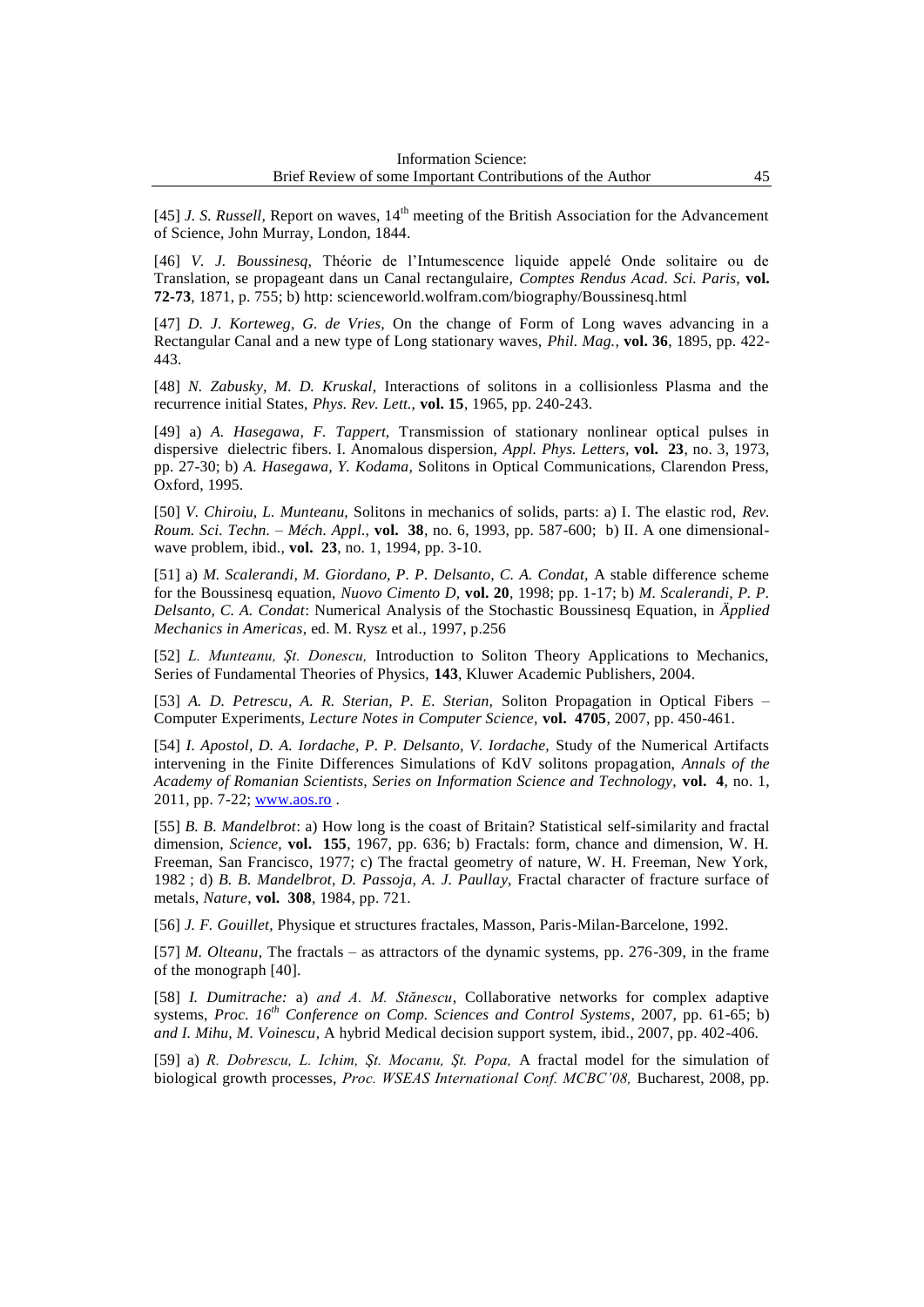83-93; b) *M. Rusu, R. Dobrescu, Fractal theory and morphogenesis, Proc.* 16<sup>th</sup> Conference on Comp. Sciences and Control Systems, pp. 105-112, Bucharest, May 2007.

[60] *V. Constantin, D. Iordache,* Study of the Fractal and Multifractal Scaling Intervening in the Description of Fracture Experimental Data Reported by the Classical Work: Nature 308, 721– 722(1984), *Mathematical Problems in Engineering*, **Vol. 2012**, Article ID 706326, 2012. doi: 10.1155/2012/706326, [http://www.hindawi.com/journals/mpe/2012/706326.](http://www.hindawi.com/journals/mpe/2012/706326)

[61] *P. Erdös, P. Rényi,* On random graphs, *Publ. Matj. (Debrecen),* **vol. 9**, 1959, pp. 290-297.

[62] *B. Bollöbas,* Random graphs, Academic Press, New York, 1985.

[63] a) *A. L. Barabási, R. Albert, H. Jeong,* Mean-field theory for Scale-Free Random networks, *Physica A*, **vol. 272**, 1999, pp. 173-187; b) *A. L. Barabási, R. Albert,* Emergence of Scaling in Random Networks, *Science,* **vol. 286**, 1999, pp. 509-512; c) *R. Albert, H. Jeong, A. L. Barabási*, Error and Attack Tolerance of Complex networks, *Nature,* **vol. 406**, 2000, pp. 378- 382; e) *A. L. Barabási, E. Bonabeau,* Scale-Free Networks, *Scientific American,* **vol. 288**, 2003, pp. 60-69.

[64] *R. Dobrescu, M. Dobrescu, Şt. Mocanu,* Using Self-similarity to Model Network Traffic, *WSEAS Trans. on Computers,* **vol. 3**, no. 6, 2004, pp. 1752-1757; b) *R. Dobrescu, M. Dobrescu, D. Popescu, Şt. Mocanu,* Differential Equations Systems versus Scale-Free networks in Sepsis Modeling, *WSEAS Trans. on Information Science and Applications,* **vol. 2**, no. 12, 2005, pp. 1746-1751.

[65] *R. Ursianu,* Free-Scale Graphs. Definitions, Properties and Applications (in Romanian), pp. 310-331, in the frame of the monograph [40].

[66] *J. Neyman, T. Park, E. L. Scott,* Struggling for Existence. The tribolium model: biological and statistical aspects, *Proc. 35th Berkeley Symp. Math. Stat. Probab*., **IV**, 1956, pp. 41-79.

[67] *P. Jaggers,* Branching Processes with biological applications, Wiley, New York, 1975.

[68] a) *C. Vasilescu, V. Herlea, K. Buttenschoen. H. G. Beger,* Endotoxin translocation in two models of experimental acute pancreatitis, *J. Cell Mol. Med.,* **vol. 7,** 2003, pp. 417-424 ; b) *C. Vasilescu, K. Buttenschoen, M. Olteanu, P. Flondor,* Severe Acute Pancreatitis between systemic inflammatory response and sepsis: insights from a mathematical model of endotoxin tolerance, *Amer. J. Surgery,* 2007.

[69] *R. Dobrescu,* WSEAS Transactions on Systems, **vol. 6,** no. 1, 2007, pp. 117-125.

[70] *P. E. Sterian, A. R. Sterian*, Quantum modeling of telepathy, *International Journal of Photonics (IJP),* **vol. 5**, no. 1, 2013.

[71] *P. P. Delsanto, T. Whitcombe, H. H. Chaskelis, R. B. Mignogna,* Connection Machine Simulation of the Ultrasonic Wave Propagation in Materials, I: the One-Dimensional Case, *Wave Motion,* **vol. 16,** 1992, p. 65.

[72] *P. P. Delsanto, G. Kaniadakis, D. Iordache,* Comparison of Different Methods for Computer Simulation of Ultrasonic Wave Propagation through Multilayers, *Proc. 6th European Conference on Composite Materials*, Bordeaux-France, 1993, pp. 457-62.

[73] *P. P. Delsanto, D. Iordache, C. Iordache, E. Ruffino,* Analysis of Stability and Convergence in FD Simulations of the 1-D Ultrasonic Wave Propagation, *Mathl. Comp. Modelling (UK),* **vol. 25,** no. 6, 1997, pp. 19-29.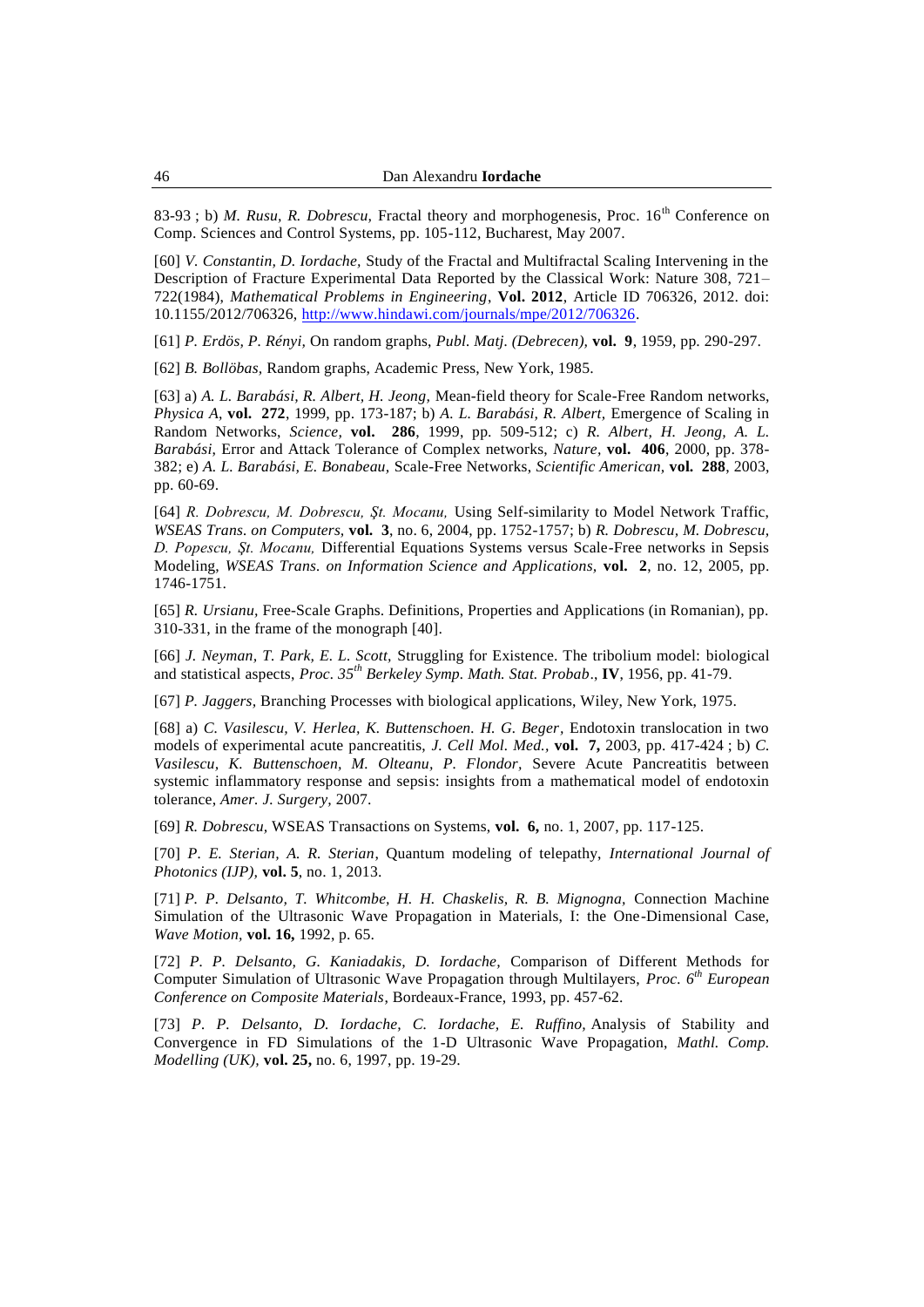[74] *D. Iordache, P. P. Delsanto, M. Scalerandi* "Pulse Distortions in the FD Simulations of Elastic Wave Propagation", *Mathl. Comp. Modelling (UK),* **vol. 25**, no. 6, 1997, pp. 31-43.

[75] *D. Iordache, V. Iordache,* Study of the optimization possibilities of the numerical simulations of some physical processes, *Romanian J. of Physics*, **vol. 48**, no. 5-6, 2003, pp. 697- 704.

[76] *D. A. Iordache, P. Sterian, Fl. Pop, A. Sterian*, Complex Computer Simulations, Numerical Artifacts and Numerical Phenomena, *International Journal of Computers, Communications & Control (IJCCC)* , **vol. 5,** no. 5, 2010, pp. 740-750.

[77] *D. Iordache*, Study of the Emergence of some Hierarchies from certain Numerical Phenomena and of their Implications, Communication in the frame of the Section of Information Science and Technology of AOSR, June 2016, *Annals of the Academy of Romanian Scientists,*  in print.

[78] *Gh. Brezeanu:* a) A complete analytical submicron MOS transistor model for analogue circuit applications, *Proc. CAS,* 2008, pp. 309-312; b) An accurate analytical model with a reduced parameter set for short-channel MOS transistors (colab. A. Sevcenco), *Annals of the Academy of Romanian Scientists, series on Science and Technology of Information*, **vol. 2**, no. 1, 2009, pp. 107-120.

[79] *M. Bodea, A. Danchiv, C. Dan,* Standard Input CMOS Gain stage Noise analysis, *Proc. International Semiconductor Conference*, Sinaia, Romania, **vol. 2,** 2005, pp. 375-378.

[80] a) *R. Widenhorn, L. Münderman, A. Rest, E. Bodegom,* Meyer-Neldel rule for dark current in Charge-Coupled Devices, *J. Appl. Phys***. vol. 89**, 2001, pp. 8179-8182; b) *R. Widenhorn, E. Bodegom, A. Rest,* The Meyer–Neldel rule for a property determined by two transport mechanisms*, J. Appl. Phys.,* **vol. 91**, 2002, p. 6524; c) *E. Bodegom, R. Widenhorn, D. A. Iordache,* New Meyer-Neldel relations for the depletion and diffusion dark currents in some CCDs*, 2004 International Semiconductor Conference Proceedings,* **vol. 2,** 2004, pp. 363-366; d) *R. Widenhorn, E*. *Bodegom, M. Fitzgibbons,* The Meyer-Neldel rule for diodes in forward bias*, J. Appl. Phys.* **vol. 96**, 2004, p. 7379; e) *E. Bodegom, M. Loch, R. Widenhorn*, Dual Meyer-Neldel Rules for Infrared Light in a Charge-Coupled Device*, OPTRO 2005 Conference*, Paris, 2005.

[81] a) *R. Widenhorn, E. Bodegom, M.M. Blouke, A. Weber, A. Rest, Temperature dependence* of dark current in a CCD*, Proc. of SPIE,* vol. 4669, 2002, p. 193; b) *E. Bodegom, R. Widenhorn, D. A. Iordache, V. Iordache*, Numerical Analysis of Experimental Data Concerning the Temperature Dependence of Dark Currents in CCDs, *Proc. 28th Annual Congress of the American-Romanian Academy of Arts and Sciences,* 2003, **vol. 2,** pp. 763-766, Polytechnic International Press, Montréal (Canada), ISBN 2-553-01137-7; c) *E. Bodegom, R. Widenhorn, D. A. Iordache*, Interpretting Fitting Parameters of Temperature Dependence of Dark Currents in some CCDs, *Proc. 28th International Conf. on Semiconductors,* 2005, pp. 327-330.

[82] a) *R. Widenhorn, E. Bodegom, L. Mündermann, A. Rest, T.C. McGlinn,* Residual images in charge-coupled device detectors*, Rev. Scient. Instr.,* **vol. 73,** 2002, p. 2028; b) *E. Bodegom, R. Widenhorn, A. Weber, M. M. Blouke, A. J. Bae,* PSF measurements on back-illuminated CCDs*, Proc. of SPIE,* **vol. 5017,** 2003, p. 176; c) *E. Bodegom, G. F. Rempfer,* A Charged Particle Telescope - a Proposal*, Nucl. Instr. and Meth. in Phys. Res.,* **vol. 519A**, 2004, p. 7; d) *M. Loch, R. Widenhorn, E. Bodegom,* Infrared response of charge-coupled devices*,* Proc. of SPIE, **vol. 5677,** 2005, p. 201.